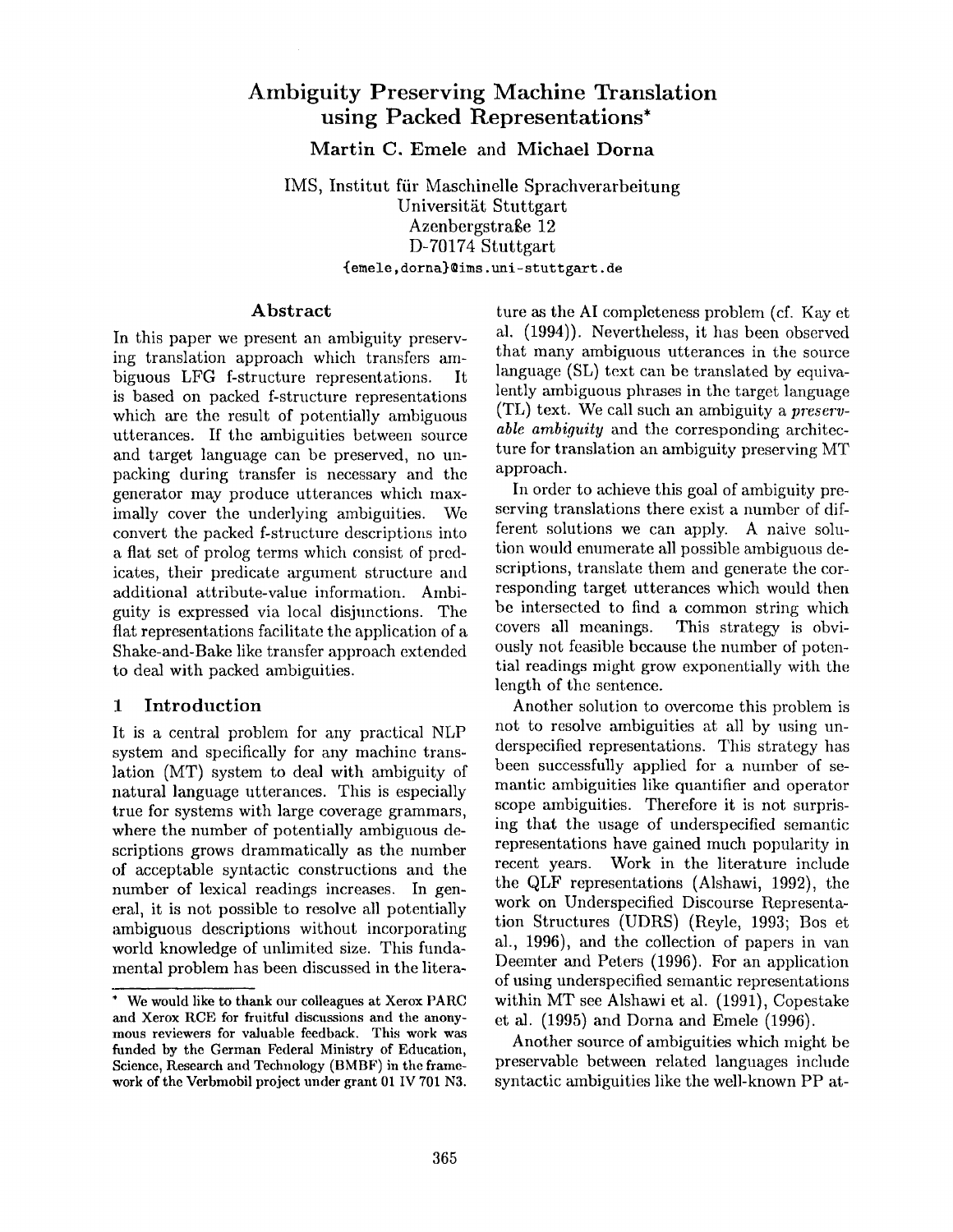tachment ambiguities. There has been growing interest in developing underspecified or so called *packed* respresentations to deal with such syntactic ambiguities (cf. Rich et al. (1987), Seo and Simmons  $(1989)$ , Bear and Hobbs  $(1988)$ , Maxwell III and Kaplan (1993), Pinkal (1995), Egg and Lebeth (1995), Schiehlen (1996) and Dörre (1997)).

The key idea of all these representations is to factor common information as much as possible in a parse forest and to represent the attachment ambiguities as local disjunctions without conversion to disjunctive normal form. Such representations avoid the exponential explosion which would result if all possible readings are extracted from the parse forest.

To achieve our overall goal of ambiguity preserving MT it requires not only a parser which is able to produce such packed representations but also a generator which is able to take such a packed representation as input and generate all possible paraphrases without explicitly enumerating all readings. The work in Kay (1996) and the extension to ambiguous input in Shemtov (1996) and Shemtov (1997) describes a chartbased generation process which takes packed representations as input and generates all paraphrases without expanding first into disjunctive normal form.

What needs to be done to realize our envisaged goal is a transfer system which is able to work on these packed translations without unpacking them or only as much as necessary if ambiguities can only partly be preserved in the target language. The rest of this paper is concerned with the extension of a Shake-and-Bake like transfer approach (Whitelock, 1992; Beaven, 1992) or the kind of semantic-based transfer approach as described for example in Dorna and Emele (1996) to cope with local ambiguities.

To explain and illustrate the treatment of local ambiguities we show how an underspecified representation of PP attachment ambiguities can be utilized in a machine translation architecture for providing ambiguity preserving translations. It is illustrated on the basis of LFG f-structure level representations (Kaplan and Bresnan, 1982). However, it could equally well be done on the level of underspecified semantic representations as shown in (Dorna et

al., 1998). The main reason for choosing the fstructure level representation is due to the fact that we could use the Xerox Linguistic Environment (XLE) system (Maxwell III and Kaplan, 1996) for the analysis and generation of English and German utterances. The key argument for using this linguistic workbench is the ability to produce packed representations for ambiguous utterances using techniques described in Maxwell III and Kaplan (1993) and the availability of a generator which generates utterances from f-structure descriptions.

The rest of the paper is structured as follows: first, we show how the hierarchical f-structure representations can be converted into a flat set of Prolog predicates such that the Shake-and-Bake like transfer approach can be applied. Second, we show how PP attachment ambiguities are represented using a packed representation. Then we show how this particular transfer approach can be adopted for dealing with this kind of ambiguous representations.

# 2 Example

To illustrate the approach we take a simple example which contains a PP attachment ambiguity which can be preserved between German and English and probably between many other related languages as well.

(1) wir treffen die Kollegen in Berlin we meet the colleagues in Berlin

For example the sentence in  $(1)$  can either mean (a) that we will have a meeting in Berlin where we will meet our colleagues or (b) that we will meet our colleagues who live in Berlin. Without previous knowledge about the discourse and the specific people involved, it will not be possible to resolve these two meanings. Nevertheless, both the German and the English sentence express exactly the same ambiguity.

There might exist other paraphrases using exactly the same semantic predicates, e.g. the utterances in (2) but they will not be chosen by the generator because they do not cover both readings at the same time. Instead sentence (2a) would be chosen to express the attachment of the prepositional phrase to the verb phrase whereas sentence (2b) would be chosen to express the attachment to the noun phrase 'the colleagues'.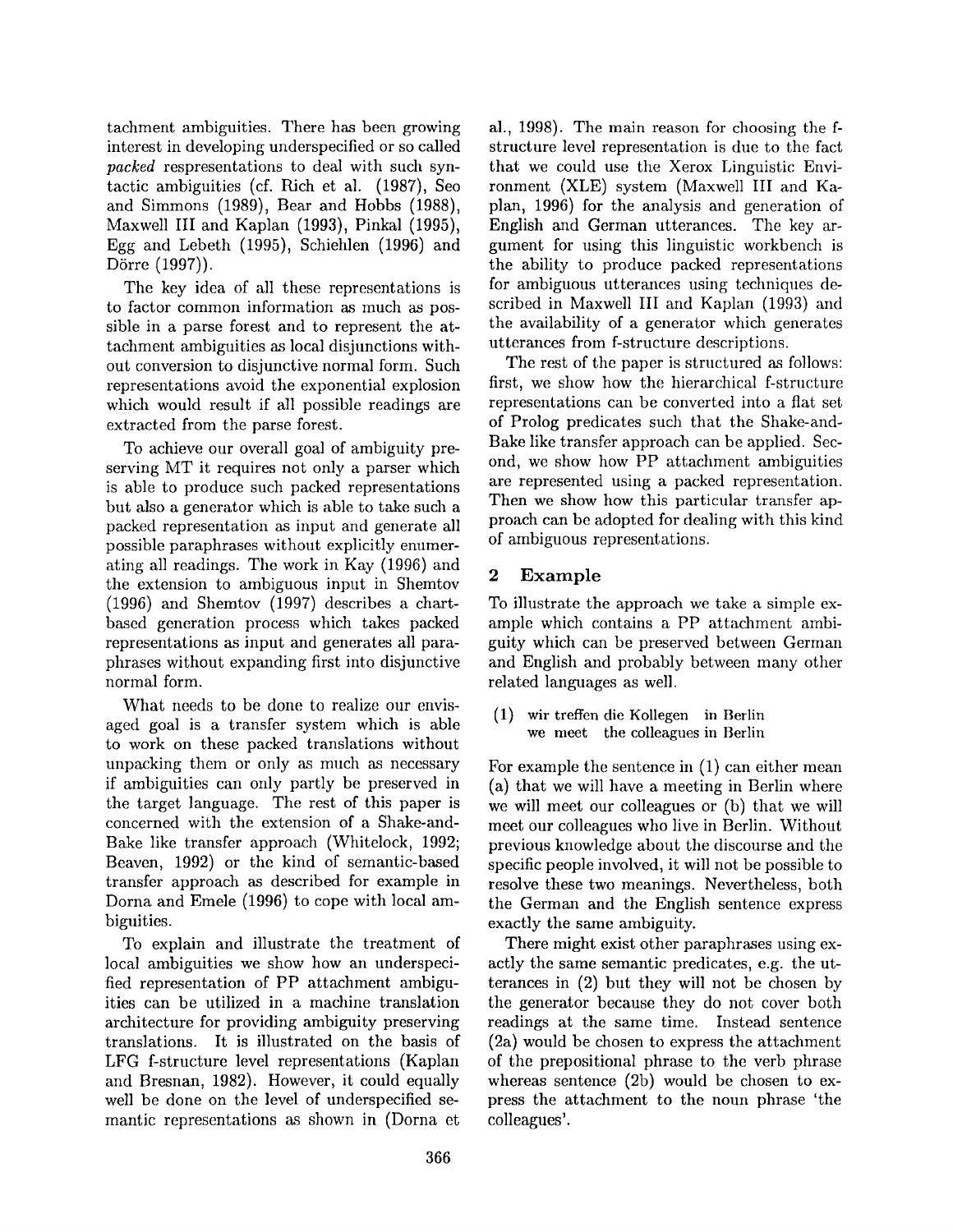- (2) a. In Berlin treffen wir die Kollegen In Berlin meet we the colleagues (In Berlin we will meet the colleagues.)
	- b. wir treffen die Kollegen aus Berlin we meet the colleagues from Berlin (We will meet the colleagues from Berlin.)

In addition, those two maximally discriminating sentences could also be used as an interface for an interactive translation system, e.g. the negotiator approach (Kay, 1997) where the human translator would be asked to distinguish between the two possible readings.

The f-structures in (3) and (4) correspond to the disambiguated attachments as paraphrased in (2a) and (2b) respectively.



#### **3 From F-structures to Term Sets**

F-stuctures encode information in a hierarchical manner by recursively embedding substructures. They provide by nature only outside-in references whereas in transfer frequently inside-out access is necessary. Hence, information access for transformation processes like transfer is not as straightforward as it could be when using flat set representations (Beaven, 1992; Whitelock, 1992). Set representations can be seen as a pool of constraints where co-references between the constraints, i.e. the set elements, are used to encode the same embedding f-structures provide. Therefore, the structural embedding which is, on the one hand, part of f-structures themself is represented, on the other hand, in the interpretation of constraint sets. Furthermore, sets come with very simple test and manipulation operations such as tests for membership and set union.

In the following we define a correspondence between f-structures and sets of terms. We restrict the f-structures to transfer relevant information such as PRED8, grammatical functions, etc. Feature structure constraints are encoded as relational constraints using Prolog syntax (cf. Johnson (1991)). As examples of such sets of terms see (5) and (6) which corresponds to **f**structures (3) and (4), respectively.

```
(5) treffen(1),
   subj(1,2), pro(2), num(2, pl),
   obj(1,3), kollege(3), num(3,pl),
              spec(3,def),adjn(1,4),in(4),obj(4,5), Berlin(5)
(6) treffen(1),
   subj(1, 2), pro(2), num(2, pl),obj(1,3), kollege(3), num(3,pl),
              spec(3,def),adin(3,4), in(4),
```
 $obj(4,5)$ , Berlin $(5)$ 

The 2-place relation trans given below translates between f-structures and (sets of) terms. [i] are references to f-structures which are mapped into nodes i used in terms.  $\Gamma$  are features,  $\Pi \langle \ldots \rangle$ describe predicates,  $v$  stands for atomic values, and  $\varphi$  are complex f-structures. Co-occuring parts of f-structures are translated only once.

- 1. (atomic values)  $trans\{\text{if} \Gamma \ v\}, \Gamma(i, v)$
- 2. (predicate values) trans< [[PRED  $\text{II}(\ldots)|$ ,  $\text{II}(i)$  >
- 3. (complex f-structure values) trans<  $[\![\Gamma \; [\vec{\mathit{u}}] \; \varphi]$ ,  $\Gamma(i,j) \cup T$  > with trans $\langle \overline{\mathcal{G}} | \varphi, T \rangle$
- 4. (set values) trans<  $\left[\left[\begin{array}{ccc}A\text{D}\text{JN} & \left[\begin{array}{ccc}1\end{array}\right]\varphi_1, \ldots, \left[\begin{array}{ccc}I_n\end{array}\right]\varphi_n\right]\right],$  $\text{adjn}(i, i_1), \ldots, \text{adjn}(i, i_n)$  $\cup$  T<sub>1</sub>  $\cup$  ... $\cup$  T<sub>n</sub> > with trans<  $[i] \varphi_i$ ,  $T_j > 1 \leq j \leq n$

trans is bidirectional, i.e. we are able to translate between f-structures and terms for using terms as transfer input, process terms in the transfer, and convert the transfer output back to f-structures which are the appropriate generator representations.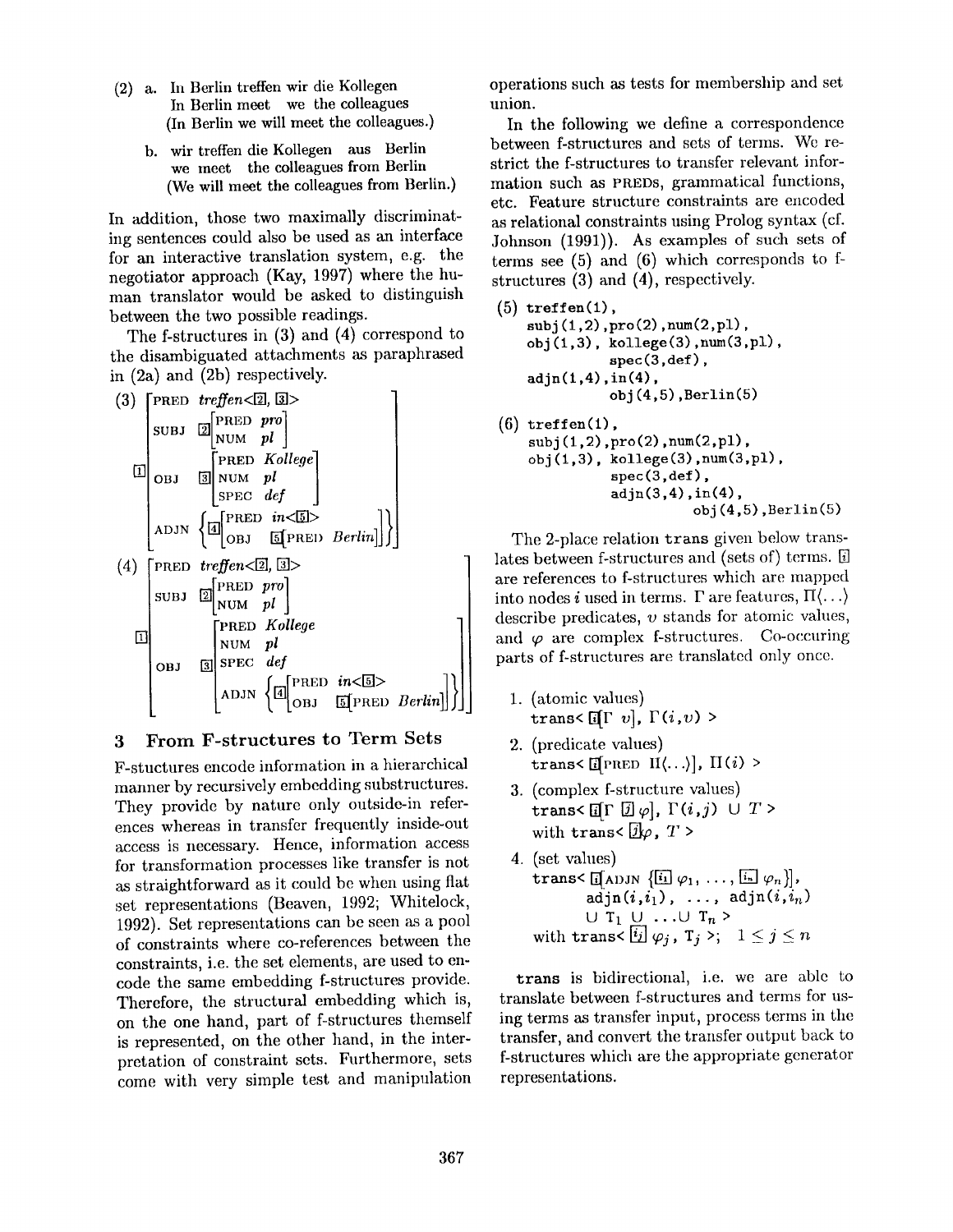#### 4 F-structure Transfer

Transfer works on source language (SL) and target language (TL) sets of terms representing predicates, roles, etc. like the ones shown in (5) and (6). The mapping is encoded in transfer rules as in (7). For a rule to be applied, the set on the SL side must be a matching subset of the SL input set. If this is the case, we remove the covering set from the input and add the set on the other side of the rule to the TL output. Transfer is complete, if the SL set is empty.

(7) a.  $\text{treffen}(E) \iff \text{meet}(E)$ . b. kollege $(X)$  <-> colleague $(X)$ . c.  $\text{Berlin}(X) \iff \text{Berlin}(X)$ . d. in $(X)$  <-> in $(X)$ . e.  $\text{pro}(X) \leq$  >  $\text{pro}(X)$ . f.  $\text{subj}(X,Y) \leq > \text{subj}(X,Y)$ . g.  $obj(X, Y) \leq > obj(X, Y)$ . h.  $\text{adin}(X, Y) \iff \text{adin}(X, Y)$ .

The transfer operator <-> is bidirectional. Upper case letters in argument positions are logical variables which will be bound to nodes at runtime. Because of the variable sharings on both sides of a rule we work on the same nodes of a graph. Hence, the overall mechanism can be formalized as a graph rewriting process.

```
(8) a. meet(1),
            subj(1,2), pro(2), num(2,p1)obj(1, 3), colleague(3),
                                 num(3,pl), spec(3,def),
            adin(1,4), in(4)obj(4,5), Berlin(5)b. [PRED \; meet \leq 2], [3] >\begin{bmatrix} \text{SUBJ} & \boxed{2} \end{bmatrix} \begin{bmatrix} \text{PRED} & \text{pro} \\ \text{NUM} & \text{pl} \end{bmatrix}[PRED colleague] 
                  OBJ \boxed{3}NUM plSPEC def
                 \bigg| ADJN \left\{\begin{matrix}\boxed{\mathbf{a}} \end{matrix}\right\}^{\text{PRED}} in \left\{\begin{matrix}\boxed{\mathbf{a}} \end{matrix}\right\} \bigg| \text{PRED} Berlin
```
Applying the rule set in (7) to (5), we yield the result in (8a). Using the correspondence between f-structures and term representations it is possible to translate back to the TL f-structure in (8b). This f-structure will be passed on to the generator which will produce the utterance in (2a) as one of the possible paraphrases.

The transfer rules in (7c-h) which are defined as the identity transformation between SL and TL are actually redundant. They can be replaced via a general metarule which passes on all singleton sets which are not covered by any explicit transfer rule. The same metarule transfers also morpho-syntactic information like number and definiteness.

### 5 Packed Representations

The following example in (9) provides a packed f-structure respresentation for the German sentence in (1). The ambiguous PP attachment of the 'in' PP is represented via a local disjunction<sup>1</sup>  $(X=1 \vee X=3)$  which binds the external variable X of the adjunct relation to either node 1 or node 3 representing the VP or NP attachment, respectively.

(9) a. trefen(1),  
\n
$$
subj(1,2), pro(2), num(2,p1)
$$
\n
$$
obj(1,3), kollege(3),\nnum(3,p1), spec(3,def),\nadjn(X,4), in(4)\n
$$
obj(4,5), Berlin(5),\n(X=1 \lor X=3)
$$
\nb. 
$$
\left(\begin{matrix} PRED\ treflen $\left[2,3\right]>$   
\nSUBJ\ 2\left[REDP\n\end{matrix}\right] \begin{matrix} PRED\ pro\\ NUM\ pl\\ SPEC\ def \end{matrix}\right)
$$
\n
$$
obj(4,5), Berlin(5),\n[NED\ 2,3] \begin{matrix} 1 & 1 & 1 \\ 1 & 1 & 1 \\ 1 & 1 & 1 \end{matrix}
$$
\n
$$
obj(4,5), Berlin(5),\n[NED\ 2,3] \begin{matrix} 1 & 1 & 1 \\ 1 & 1 & 1 \\ 1 & 1 & 1 \end{matrix}
$$
\n
$$
obj(4,5), Berlin(5),\n[NED\ 2,3] \end{matrix}
$$
$$

Applying the very same transfer rules in (7) to the input in (9) produces the result in (10) which fully preserves the ambiguity between source and target language.

 $(10)$  meet $(1)$ ,  $\text{subj}(1,2), \text{pro}(2), \text{num}(2, p1)$  $obj(1,3)$ , colleague $(3)$ , num(3,pl) ,spec (3,def),  $adjn(X,4)$ ,  $in(4)$  $obj(4,5)$ , Berlin $(5)$ ,  $(X=1 \vee X=3)$ 

If the generator takes the corresponding fstructure for this packed description as input it will generate (1) repeated in (11) and not any of

<sup>&</sup>lt;sup>1</sup>The notation of using a local disjunction is used only for illustrating purposes. The actual implementation uses contexted contraints as developed and implemented in the XLE system (cf. Maxwell III and Kaplan (1991)).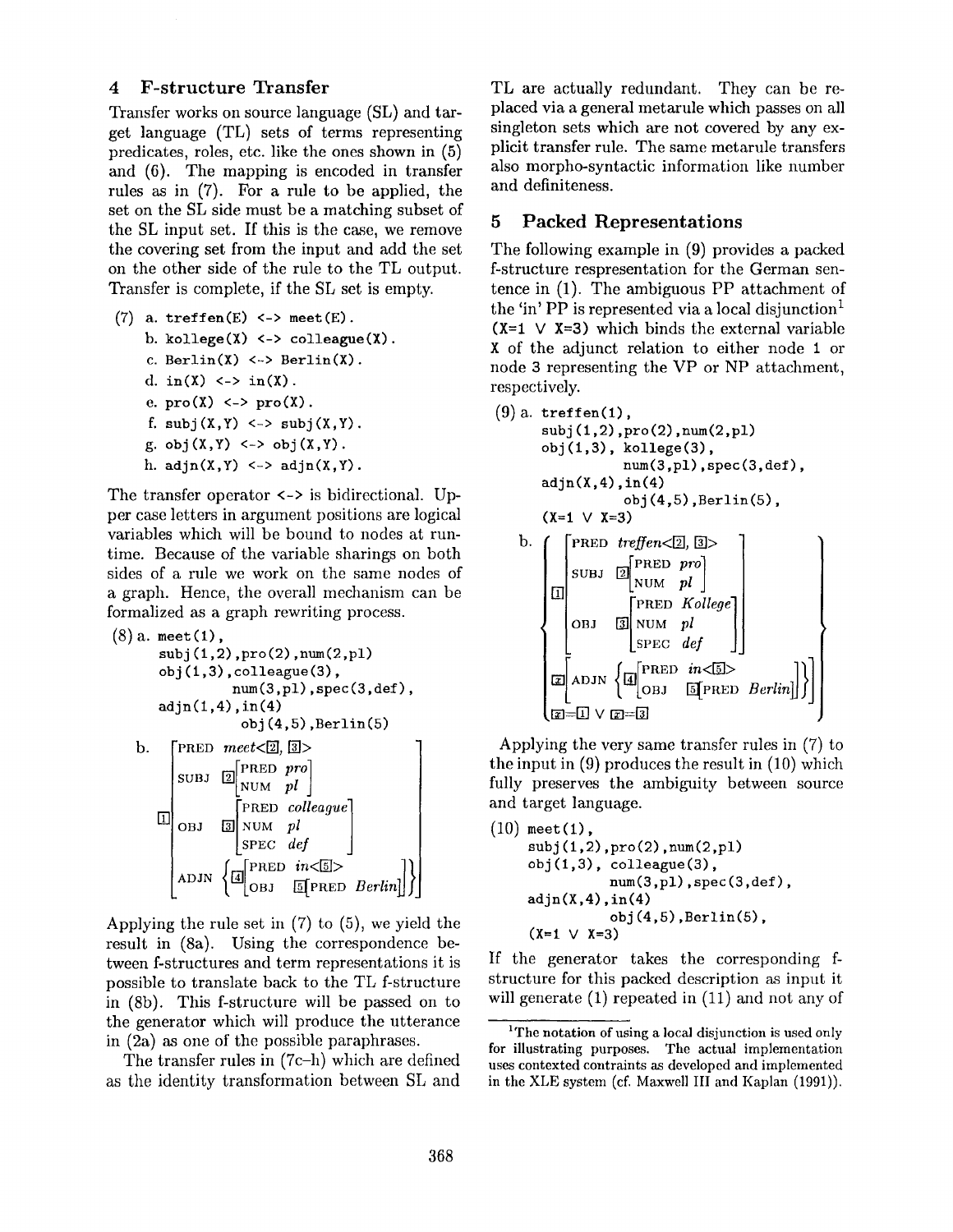the paraphrases in (2) because they would not cover both ambiguities at the same time.

(11) We will meet the colleagues in Berlin.

The local disjunction is not affected by the application of the transfer rule for mapping the adjunct relation to the target language because there is no interaction between the variable X and any other predicate.

# 6 Local Disambiguation

If it is not possible to fully preserve the attachment ambiguities between source and target language, we need to partially disambiguate the relevant ambiguity. For example, this would be the case if we would translate (1) to Japanese. Depending whether we attach to the NP 'the colleagues' or to the VP we have to choose between two different postpositions 'de' (location) vs. 'no' (adnominal modification). The two sentences in (12) show the Japanese translations together with their English glosses.

- (12) a. watashi tachi -ga berurin -de we NOM Berlin LOC dooryoo -to aim asu colleagues COM will meet (In Berlin we will meet the colleagues.)
	- b. watashi tachi -ga berurin -no we NOM Berlin MOD dooryoo -to aimasu colleagues COM will meet (We will meet the colleagues from Berlin.)

The choice of the postposition could be triggered via selectional restrictions in the condition part of the transfer rules. The rules in (13) show two components on their lefthand sides: the part to the right of  $\#$  is a test on a copy of the original input. The test matches an adjunct relation where the variable Y is bound to the internal argument. Y is coindexed with the node of the SL preposition 'in'. The variable X is bound to the external argument node where the adjunct is attached. The second element of the test checks the selectional restriction<sup>2</sup> of this attachment.

(13) a. in(Y) #  $adjn(X,Y)$ , treffen(X) ->  $de(Y)$ . b. in(Y)  $#$  adjn(X,Y), kollege(X) -> **no(Y).** 

The Japanese distinction is parallel to the case where the German preposition 'in' would be translated either with the English preposition 'in' or the preposition 'from' depending which of the two meanings is taken. Hence for ease of exposition we will apply the two equivalent transfer rules in (14) for the translation of the 'in' instead of the equivalent Japanese ones.

(14) a. in(Y) #  $adjn(X,Y)$ , treffen(X) ->  $in(Y)$ . b.  $in(Y)$  #  $adjn(X, Y)$ , kollege $(X)$  ->  $from (Y)$ .

Since the external argument of the adjunct relation takes part in the local disjunction  $(X=1 \vee$  $X=3$ ) the application of transfer rule (14a) triggers a local resolution. This is done by applying the distributive law such that the selectional restriction can be tested. For the first disjunct this yields true whereas it fails for the second disjunct. Rule (14b) is treated in the same way where only the test on the second disjunct can be satisfied. Both results are joined together and are associated with the very same disjunction:  $(X=1, \text{ in (4)} \vee X=3, \text{ from (4)}).$ 

```
(15) a. meet(l), 
           \text{subj}(1,2), \text{pro}(2), \text{num}(2, p1)obj(1,3), colleague(3),
                            num(3, p1), spec(3, def),adjn(X,4), obj(4,5), Berlin(5),(X=1, in(4) \vee X=3, from(4))b. \int [PRED meet \leq [2], [3] >
                 \begin{bmatrix} \text{SUBJ} & \boxed{2} \end{bmatrix}PRED pro
             \boxed{1} \begin{bmatrix} SUBJ \begin{bmatrix} 1 \end{bmatrix} NUM pl \begin{bmatrix} 1 \end{bmatrix}[PRED colleague
                 OBJ \Box NUM pl| SPEC def
             E ADJN \{I OBJ E PRED Berlin]]}
                \{\text{m}=\text{u},\text{a}[PRED in\langle \text{u}\rangle\}\{[z]=[3], [4][pred from<[5]>]
```
As a final result we get the packed representation in (15), where the two prepositions axe distributed into the local disjunction without converting to disjunctive normal form.

<sup>&</sup>lt;sup>2</sup>Instead of using explicit predicates for testing selectional restrictions the real system uses a sort system. The test on explicit predicates is replaced with a more general sortal subsumption test, e.g. sort  $(X) \le$ event vs.  $sort(X) \leq object.$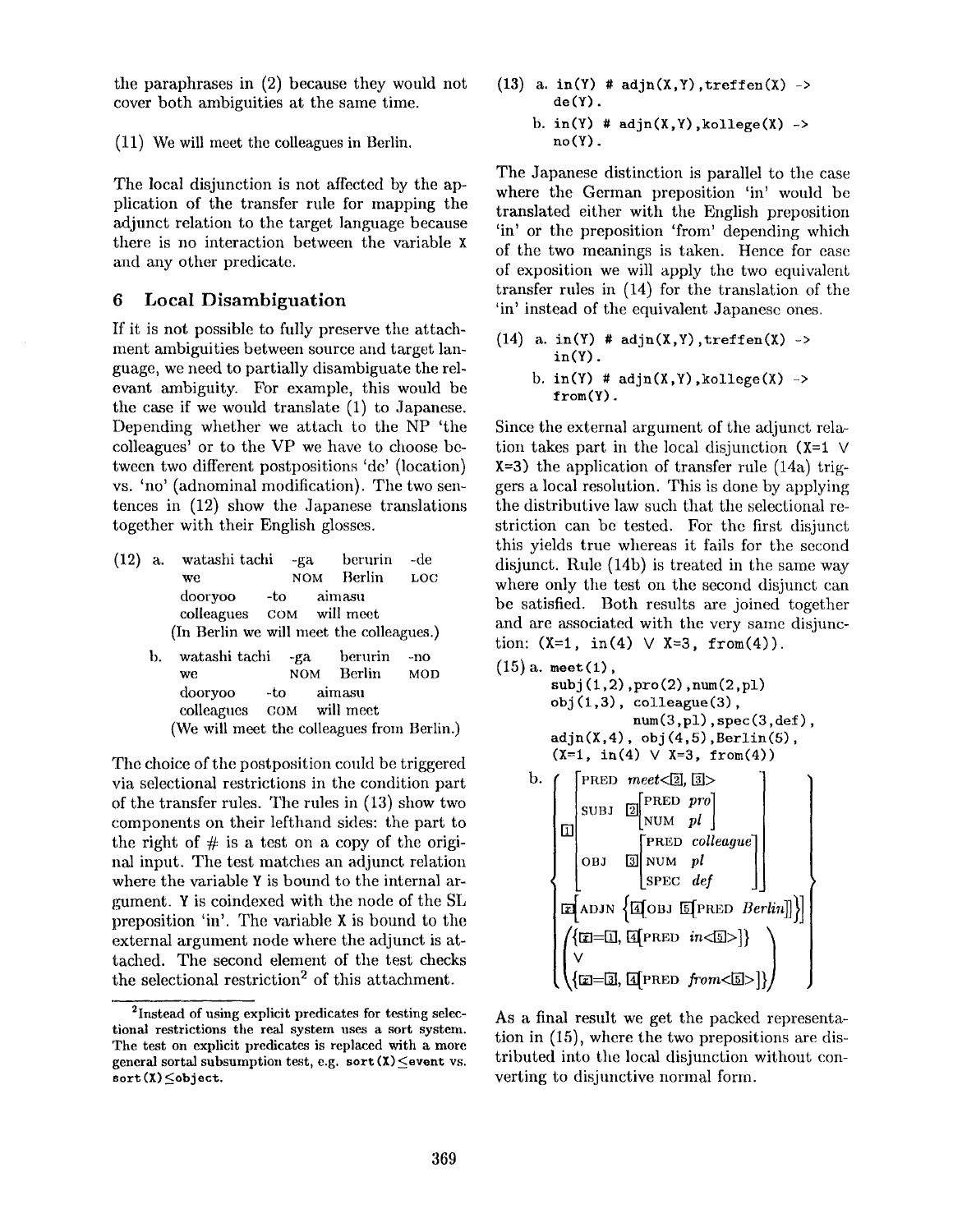The transferred packed representation corresponds to the two possible utterances in (16). It would be left as a task for the (human) negotiator to find out which of the two sentences would be more appropriate in a given context situation. Due to the local nature of the disjunctions they can be handed over to an additional resolution component in order to disambiguate them or if the discourse and world knowledge is not sufficient for disambiguating to leave them as choices for the human translator.

(16) a. we will meet the colleagues in Berlin b. we will meet the colleagues from Berlin

The main advantage of such an approach is that the transfer rules are independent of the fact whether they are applied to packed representations or not. Unpacking is done only locally and as much as necessary. Only the internal processing needs to be adapted in order to keep track which of the local disjuncts are processed. This is done with a simple book-keeping mechanism which keeps track for any individual term to which local disjunct it belongs. Technically, it is done by using the contexted constraints as described in Maxwell III and Kaplan (1991). Hence the whole mechanism can be kept fully transparent for the transfer rule writer and all of the complexity can be dealt with internally in the transfer rule compiler which compiles the external transfer rule format into an executable Prolog program which propagates the necessary variable sharings.

In order to avoid duplicated work while trying to apply all possible transfer rule combinations the transfer system uses an internal chart to store all successful rule applications. Each predicate in the input set gets assigned a unique bit in a bit vector such that it can be checked easily that no predicate is covered more than once while trying to combine different edges in the chart. With this scheme it is also possible to identify the final edges because they are the ones where all bits are set. The overall processing scheme using an agenda and the data structures are very similar to the chart representation as proposed for doing chart-based generation from ambiguous input (cf. Kay (1996) and Shemtov (1996)). The main difference stems from the lack of explicit context-free grammar rules. Instead, in the proposed setup, the left hand sides

of transfer rules are interpreted as immediate dominance rules as they are used for describing free word order languages supplemented with a single binary context-free rule which recursively tries to combine all possible subsets of terms for which no explicit transfer rule exists.

# 7 Summary

In this paper we have demonstrated that a Shake-and-Bake inspired MT approach can be applied to flat f-structure respresentations. It has also been shown how such a transfer system can be combined with the treatment of packed ambiguities for the representation of (syntactic) ambiguities to achieve a truly ambiguity preserving translation architecture. Since the particular treatment of syntactic ambiguities is orthogonal to the possiblity of using underspecified semantic representations, the same extension could also be applied for a semantic-based transfer approach on flat representations as advocated for example in Copestake et al. (1995) and Dorna and Emele (1996). The advantage for doing transfer on the level of underspecified semantic representations is the gain of parallelism between source and target language due to the abstraction and underspecification of language specific idiosyncracies which are already dealt with in the linking between syntactic and semantic information. Popular examples are cases of head-switching, category switching and diathesis etc. which disappear on the level of semantic representations (e.g. Dorna et al. (1998)). The discussion of such examples can be found at length in the literature and will therefore not be repeated here.

The proposed transfer architecture is currently being implemented as an extension to an experimental transfer MT system which is fully integrated and interfaced with the XLE system for doing parsing and generation. The application domain comprises the translation of instruction manuals.

# References

Hiyan Alshawi, David M. Carter, Björn Gambäck, and Manny Rayner. 1991. Translation by Quasi Logical Form Transfer. In *Proceedings of the 29th Annual Meeting of the Association for Computational Linguistics (ACL'91),* pages 161-168, Berkeley, CA.